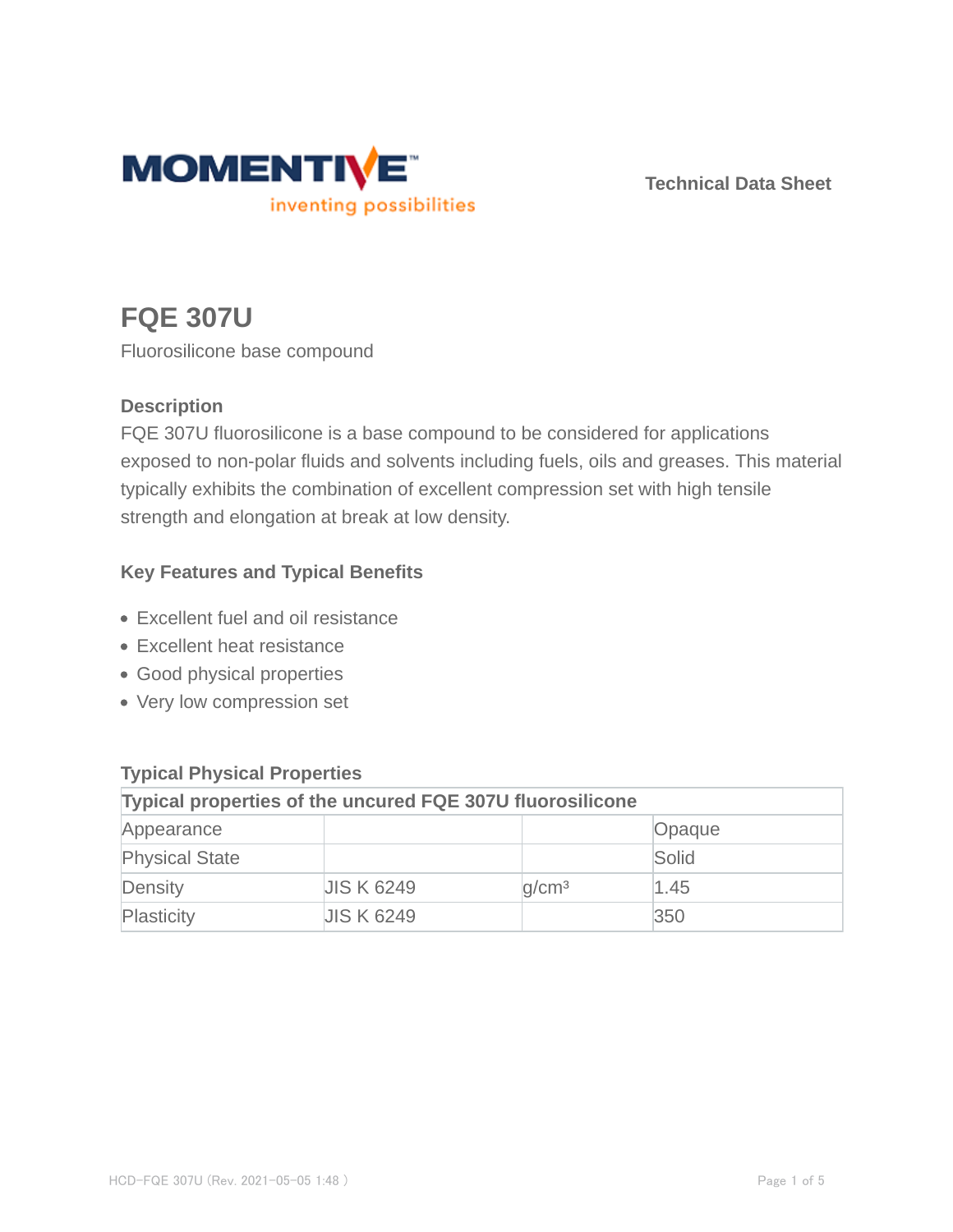| <b>Typical properties of the vulcanized rubber</b>                        |                            |               |      |  |  |
|---------------------------------------------------------------------------|----------------------------|---------------|------|--|--|
| 100 pbw FQE 307U fluorosilicone with 0.8 pbw 2,5-dimethyl-2,5-di(tert-    |                            |               |      |  |  |
| butylperoxy) hexane (50%).                                                |                            |               |      |  |  |
| Vulcanization conditions: 10min/170 °C, post-curing: 4h/200 °C in hot air |                            |               |      |  |  |
| <b>Hardness</b>                                                           | <b>JIS K 6249</b>          | Shore A       | 70   |  |  |
| Tensile strength                                                          | <b>JIS K 6249</b>          | <b>MPa</b>    | 10.5 |  |  |
| Elongation at break                                                       | <b>JIS K 6249</b>          | $\frac{0}{0}$ | 260  |  |  |
| Tear strength                                                             | <b>JIS K 6252 Crescent</b> | N/mm          | 14   |  |  |
| Tear strength                                                             | ASTM D 624 die B           | N/mm          | 18   |  |  |
| <b>Compression Set</b>                                                    | <b>JIS K 6249</b>          | $\frac{1}{2}$ | 5    |  |  |
| (22h/180 °C)                                                              |                            |               |      |  |  |

Using other peroxides might result in different mechanical properties.

| <b>Properties after heat aging (Change)</b> |          |
|---------------------------------------------|----------|
| 70h/225 °C                                  |          |
| <b>Hardness</b>                             | $+1$ pt. |
| Elongation at break                         | $-24%$   |
| Tensile strength                            | $-19%$   |

Typical properties are average data and are not to be used as or to develop product specifications.

#### **Potential Applications**

FQE 307U fluorosilicone is an excellent candidate to consider for applications like:

- O-Rings
- Dynamic valves
- Diaphragms
- Seals and gaskets in contact with fuels, oils or greases

Customized ready-to-use compounds are available from Momentive.

#### **Processing Considerations**

Crosslinking can be carried out with most peroxides commonly used for the press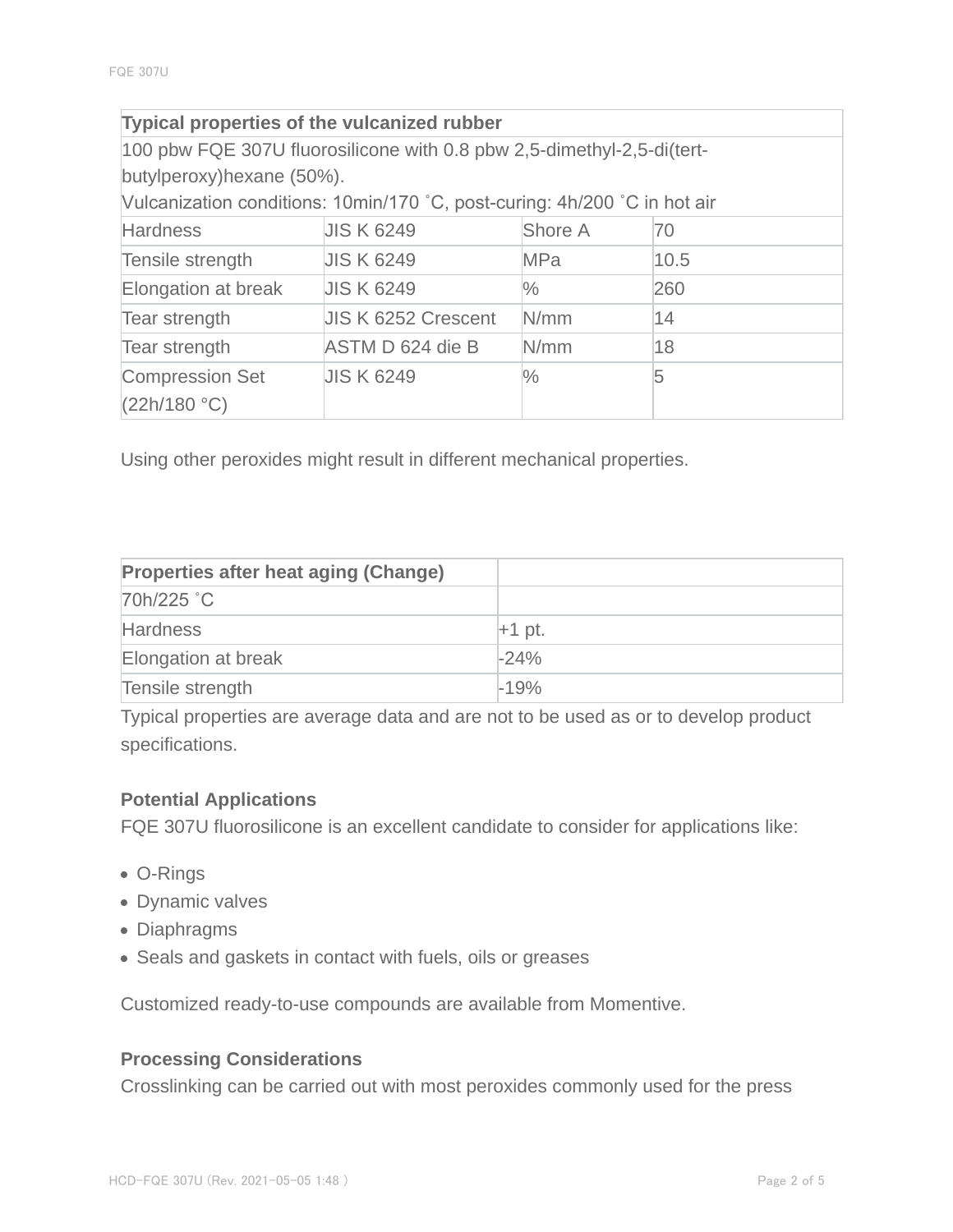molding. While the crosslinking agent is being incorporated, the temperature of the compound should not exceed 40 °C. The rolls of the mixing mill should always be well cooled.

#### **Packaging**

FQE 307U fluorosilicone is available in 20 kg boxes.

#### **Compliance**

FQE 307U fluorosilicone is not compositionally compliant with 21 CFR §177.2600.

#### **Patent Status**

Nothing contained herein shall be construed to imply the nonexistence of any relevant patents or to constitute the permission, inducement or recommendation to practice any invention covered by any patent, without authority from the owner of the patent.

#### **Product Safety, Handling and Storage**

Customers should review the latest Safety Data Sheet (SDS) and label for product safety information, safe handling instructions, personal protective equipment if necessary, emergency service contact information, and any special storage conditions required for safety. Momentive Performance Materials (MPM) maintains an aroundthe-clock emergency service for its products. SDS are available at www.momentive.com or, upon request, from any MPM representative. For product storage and handling procedures to maintain the product quality within our stated specifications, please review Certificates of Analysis, which are available in the Order Center. Use of other materials in conjunction with MPM products (for example, primers) may require additional precautions. Please review and follow the safety information provided by the manufacturer of such other materials.

#### **Limitations**

Customers must evaluate Momentive Performance Materials products and make their own determination as to fitness of use in their particular applications.

#### **Contact Information**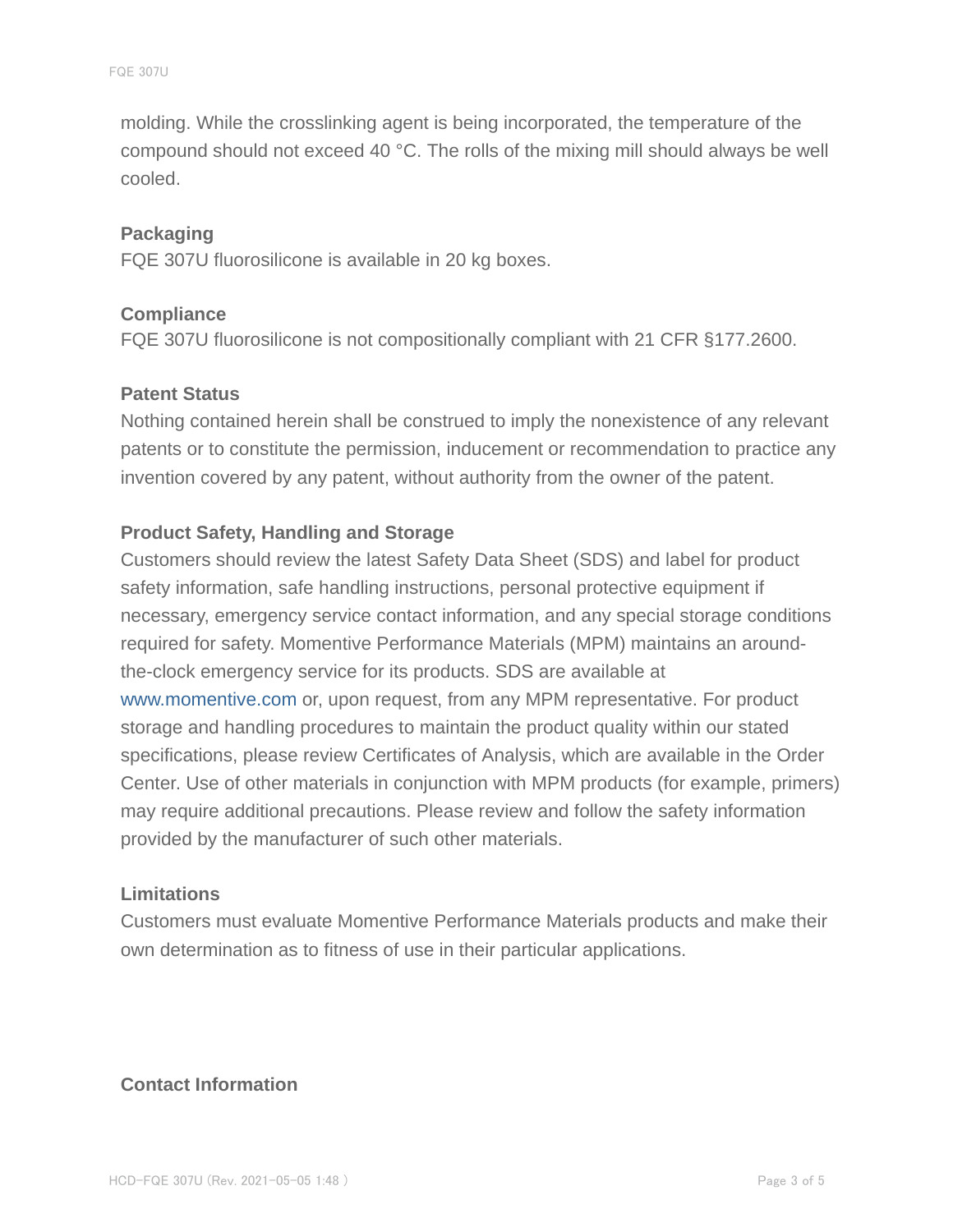#### Email

#### commercial.services@momentive.com

#### **Telephone**

| <b>Americas</b>      | <b>Latin America</b> | <b>EMEAI- Europe, Middle</b><br>East, Africa & India | <b>ASIA PACIFIC</b> |
|----------------------|----------------------|------------------------------------------------------|---------------------|
| +1 800 295 2392      | <b>Brazil</b>        | <b>Europe</b>                                        | <b>China</b>        |
| Toll free*           | +55 11 4534 9650     | +390510924300                                        | 800 820 0202        |
| +704 805 6946        | Direct Number        | Direct number                                        | Toll free           |
| <b>Direct Number</b> |                      |                                                      | +86 21 3860 4892    |
|                      |                      |                                                      | Direct number       |
| *All American        | <b>Mexico</b>        | India, Middle East &                                 | Japan               |
| countries            | +52 55 2169 7670     | <b>Africa</b>                                        | +81 3 5544 3111     |
|                      | <b>Direct Number</b> | + 91 44 71212207                                     | Direct number       |
|                      |                      | Direct number*                                       |                     |
|                      |                      | *All Middle Eastern                                  | <b>Korea</b>        |
|                      |                      | countries, Africa, India,                            | +82 2 6201 4600     |

For literature and technical assistance, visit our website at: www.momentive.com

#### **DISCLAIMER:**

**THE MATERIALS, PRODUCTS AND SERVICES OF MOMENTIVE PERFORMANCE MATERIALS INC. AND ITS SUBSIDIARIES AND AFFILIATES (COLLECTIVELY "SUPPLIER"), ARE SOLD SUBJECT TO SUPPLIER'S STANDARD CONDITIONS OF SALE, WHICH ARE INCLUDED IN THE APPLICABLE DISTRIBUTOR OR OTHER SALES AGREEMENT, PRINTED ON THE BACK OF ORDER ACKNOWLEDGMENTS AND INVOICES, AND AVAILABLE UPON REQUEST. ALTHOUGH ANY INFORMATION, RECOMMENDATIONS, OR ADVICE CONTAINED HEREIN IS GIVEN IN GOOD FAITH, SUPPLIER MAKES NO WARRANTY OR GUARANTEE, EXPRESS OR IMPLIED, (i) THAT THE RESULTS DESCRIBED HEREIN WILL BE OBTAINED UNDER END-USE CONDITIONS, OR (ii) AS TO THE EFFECTIVENESS OR SAFETY OF ANY DESIGN INCORPORATING ITS PRODUCTS, MATERIALS, SERVICES, RECOMMENDATIONS OR ADVICE. EXCEPT AS PROVIDED IN SUPPLIER'S STANDARD CONDITIONS OF SALE, SUPPLIER AND ITS REPRESENTATIVES SHALL IN NO EVENT BE RESPONSIBLE**